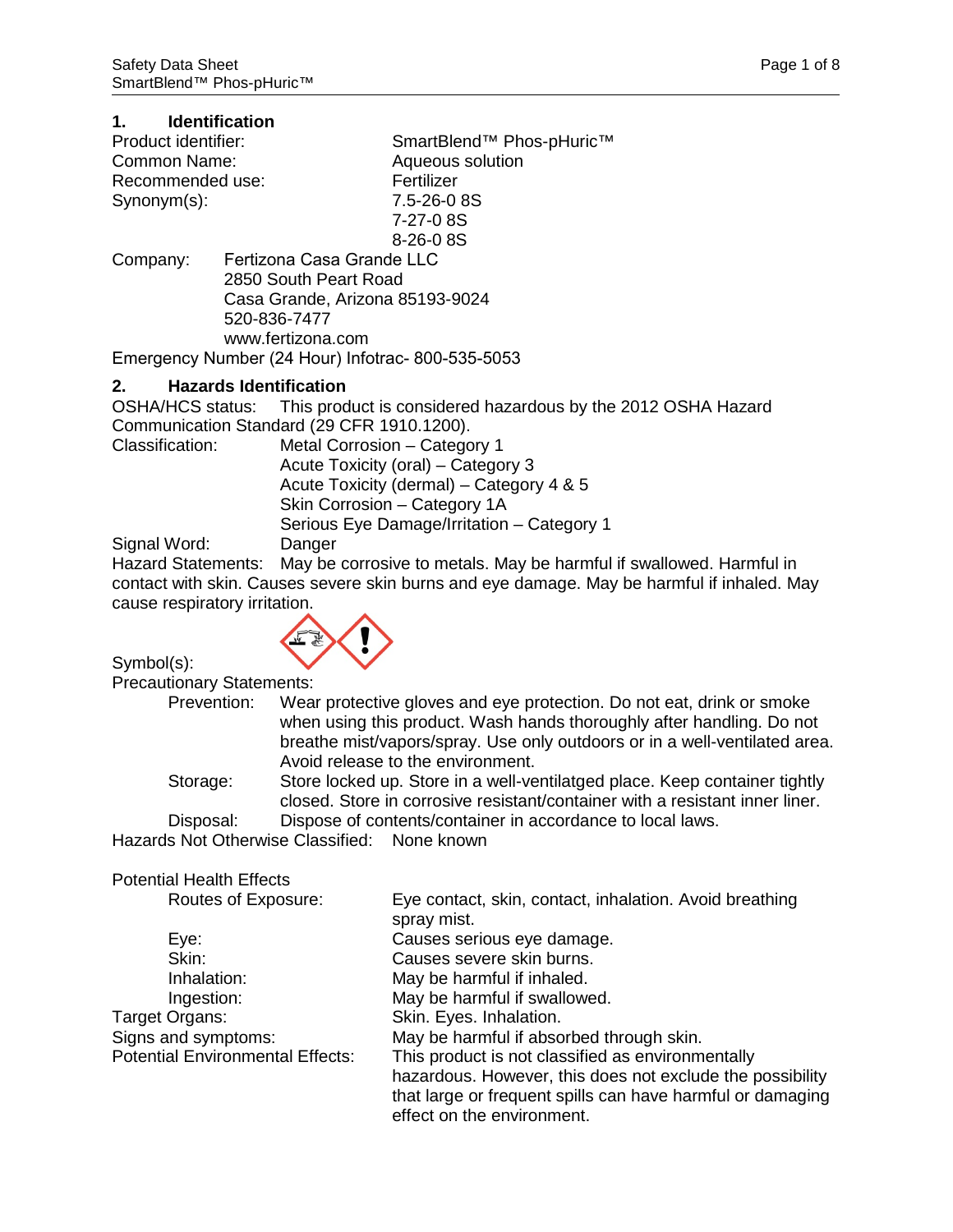# 3. **Composition/Information on Ingredients**

| Substance/Mixture                                                                              | Mixture    |            |
|------------------------------------------------------------------------------------------------|------------|------------|
| Chemical Ingredients:                                                                          | $CAS \#$ : | %          |
| Phosphoric acid                                                                                | 7664-38-2  | $>32 - 40$ |
| Monocarbamide dihydrogen sulfate 21351-39-3                                                    |            | $>45 - 55$ |
| Proprietary blend                                                                              |            | $>12 - 16$ |
| Any concentration shown as a range is to protect confidentiality or is due to batch variation. |            |            |

There are no additional ingredients present which, within the current knowledge of the supplier and in the concentrations applicable, are classified as hazardous to health or the environment and hence require reporting in this section.

Occupational exposure limits, if available, are listed in Section 8.

Remark: Remark: Aqueous solution

#### 4. **First Aid Measures**

Work/Hygienic Practices: Keep out of reach of children. Avoid contact with eyes, skin, and clothing. Avoid inhalation of spray mists. Wash thoroughly with water after handling. Do not eat, drink, or smoke while using this product.

General first-aid measures: Get medical attention if symptoms occur. Never give anything by mouth to an unconscious person. If you feel unwell, seek medical advice.

| If in eyes:                                               | Rinse cautiously with water for several minutes. Remove contact          |  |
|-----------------------------------------------------------|--------------------------------------------------------------------------|--|
|                                                           | lenses, if present and easy to do. Continue rinsing.                     |  |
|                                                           | Call a poison control center or doctor immediately for treatment advice. |  |
| If on skin:                                               | Wash with plenty of soap and water.                                      |  |
|                                                           | Take off contaminated clothing and wash before reuse.                    |  |
|                                                           | Call a poison control center or doctor immediately for treatment advice. |  |
| If swallowed:                                             | Rinse mouth with water.                                                  |  |
|                                                           | If material has been swallowed and the exposed person is conscious       |  |
|                                                           | and able to swallow, give small quantities of water to drink.            |  |
|                                                           | Do not induce vomiting unless told to do so by a poison control center   |  |
|                                                           | or doctor.                                                               |  |
|                                                           | Call a poison control center or doctor immediately for treatment advice. |  |
| If inhaled:                                               | Avoid inhalation of vapor, spray or mist.                                |  |
|                                                           | Remove to fresh air and keep comfortable for breathing.                  |  |
|                                                           | If person is not breathing, call 911 or an ambulance, and then give      |  |
|                                                           | artificial respiration.                                                  |  |
|                                                           | Call a poison control center or doctor immediately for treatment advice. |  |
| Have the product container or label with you when calling |                                                                          |  |
| a poison control center or doctor or going for treatment. |                                                                          |  |
|                                                           | For emergencies, call a doctor or poison control center 1-800-222-1222.  |  |

#### Most Important Symptoms and Effects, Acute and Delayed

| Eyes:       | Causes serious eye damage.                                                                                                                                                              |
|-------------|-----------------------------------------------------------------------------------------------------------------------------------------------------------------------------------------|
| Inhalation: | May cause respiratory irritation.                                                                                                                                                       |
| Skin:       | Causes sever skin burns and eye damage. Repeated exposure to this<br>material can result in absorption through skin causing significant health<br>hazard. Harmful in contact with skin. |
| Ingestion:  | Harmful if swallowed. May cause burns to mouth, throat and stomach.<br>Swallowing a small quantity of this material will result in serious health<br>hazard.                            |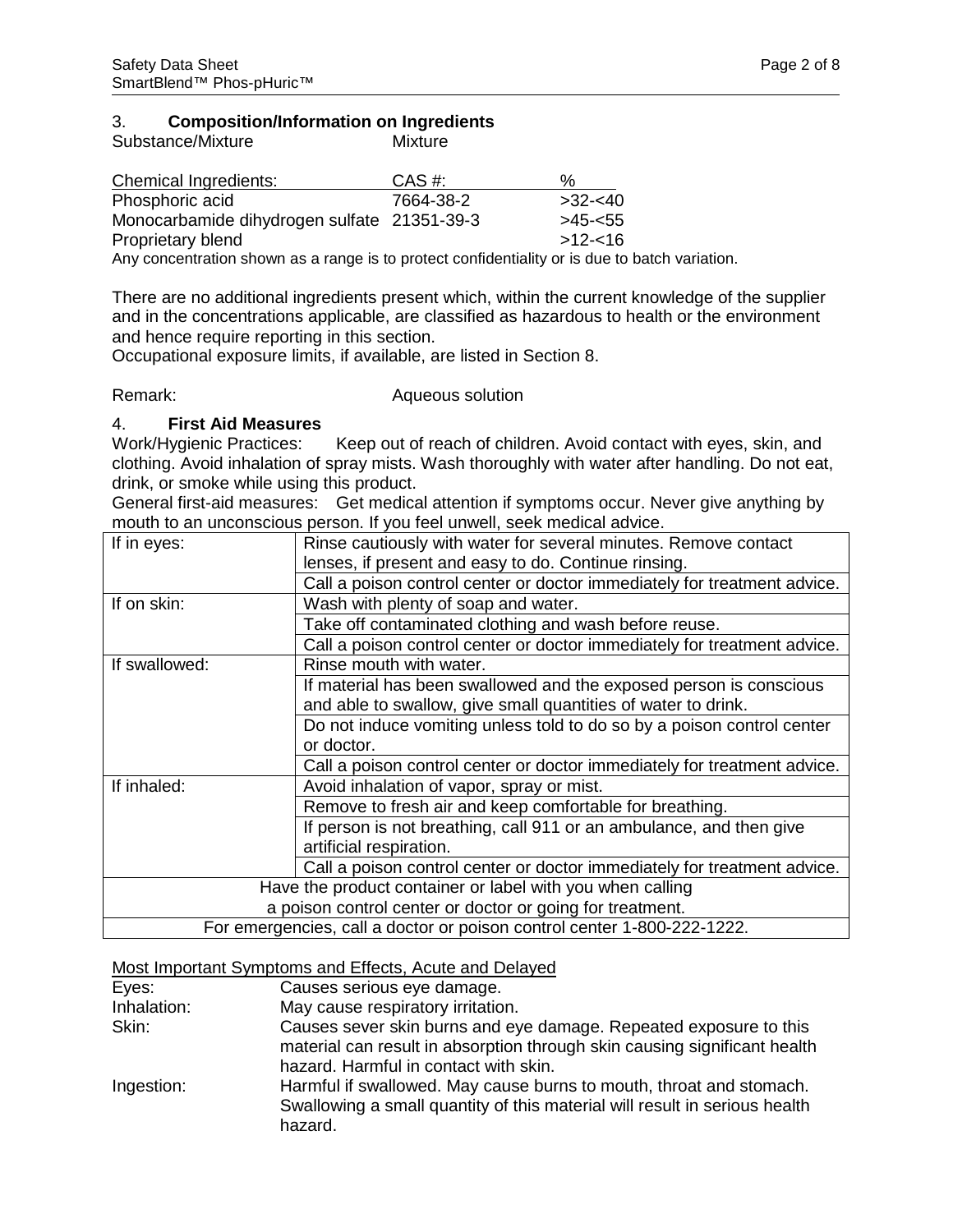|                                                                      |                       | Indication of immediate medical attention and special treatment needed, if necessary                                                                                                                                                                                                                                                                                                                                                                                                                                                                                                                                                 |
|----------------------------------------------------------------------|-----------------------|--------------------------------------------------------------------------------------------------------------------------------------------------------------------------------------------------------------------------------------------------------------------------------------------------------------------------------------------------------------------------------------------------------------------------------------------------------------------------------------------------------------------------------------------------------------------------------------------------------------------------------------|
| Notes to Physician:                                                  |                       | Treat symptomatically. Symptoms may be delayed. Probable<br>mucosal damage may contraindicate the usage of gastric lavage.<br>No specific antidote. Treatment of exposure should be directed at                                                                                                                                                                                                                                                                                                                                                                                                                                      |
| Specific treatments:                                                 | No specific treatment | the control of symptoms and the clinical condition of the patient.                                                                                                                                                                                                                                                                                                                                                                                                                                                                                                                                                                   |
| <b>Fire Fighting Measures</b><br>5.                                  |                       |                                                                                                                                                                                                                                                                                                                                                                                                                                                                                                                                                                                                                                      |
| <b>Flash Point:</b>                                                  |                       | Non-flammable                                                                                                                                                                                                                                                                                                                                                                                                                                                                                                                                                                                                                        |
| <b>Extinguishing Media</b>                                           |                       |                                                                                                                                                                                                                                                                                                                                                                                                                                                                                                                                                                                                                                      |
| Suitable Extinguishing Media:                                        |                       | Dry chemical, carbon dioxide $(CO2)$ , alcohol<br>foam, foam, water spray or fog.                                                                                                                                                                                                                                                                                                                                                                                                                                                                                                                                                    |
| Unsuitable Extinguishing Media:                                      |                       | Do not us a heavy water stream/jet as this will<br>spread the fire.                                                                                                                                                                                                                                                                                                                                                                                                                                                                                                                                                                  |
| Specific Hazards arising from the Substance or Mixture               |                       |                                                                                                                                                                                                                                                                                                                                                                                                                                                                                                                                                                                                                                      |
| Reactivity:                                                          |                       | Thermal decomposition generates corrosive                                                                                                                                                                                                                                                                                                                                                                                                                                                                                                                                                                                            |
|                                                                      |                       | vapors.                                                                                                                                                                                                                                                                                                                                                                                                                                                                                                                                                                                                                              |
| Specific Hazards During Firefighting:                                |                       | During a fire, hazardous by-products can be<br>released.                                                                                                                                                                                                                                                                                                                                                                                                                                                                                                                                                                             |
| <b>Special Protective Equipment and Precautions for Firefighters</b> |                       |                                                                                                                                                                                                                                                                                                                                                                                                                                                                                                                                                                                                                                      |
| <b>Special Protective Actions for Firefighters:</b>                  |                       | Promptly isolate the scene by removing all                                                                                                                                                                                                                                                                                                                                                                                                                                                                                                                                                                                           |
|                                                                      |                       | persons from the vicinity of the incident if there is<br>a fire. No action shall be taken involving any<br>personal risk or without suitable training. Prevent<br>firefighting water from entering environment. Do<br>not enter fire area without proper protective<br>equipment, including respiratory protection.<br>Special Protective Equipment for Firefighters: Self-contained breathing apparatus and full<br>protective gear should be worn in fighting large<br>fires involving chemicals. Use water spray or fog<br>to keep fire-exposed containers cool. Keep<br>people away. Isolate fire and deny unnecessary<br>entry. |

### **6. Accidental Release Measures**

|                                   | Personal Precautions, Protective Equipment, and Emergency Procedures                                                                                                                                                                                                                                                                                                                                                |
|-----------------------------------|---------------------------------------------------------------------------------------------------------------------------------------------------------------------------------------------------------------------------------------------------------------------------------------------------------------------------------------------------------------------------------------------------------------------|
| For Non-Emergency Personnel:      | No action shall be taken involving any personal risk or<br>without suitable training. Evacuate surrounding areas.<br>Keep unnecessary and unprotected personnel from<br>entering. Do not touch or walk through spilled material. Do<br>not breathe vapor or mist. Provide adequate ventilation.<br>Wear appropriate respirator when ventilation is inadequate.<br>Put on appropriate personal protective equipment. |
| For Emergency Responders:         | Equip cleanup crew with proper protection.                                                                                                                                                                                                                                                                                                                                                                          |
| <b>Personal Precautions:</b>      | Avoid inhalation of vapors and spray mist and contact with<br>skin and eyes. Ensure adequate ventilation. Wear suitable<br>protective clothing. Refer to Section 8 for personal<br>protective equipment to be worn during containment and<br>cleanup of a spill involving this product                                                                                                                              |
| <b>Emergency Procedures:</b>      | Ventilate area.                                                                                                                                                                                                                                                                                                                                                                                                     |
| <b>Environmental Precautions:</b> | Prevent further leakage or spillage if safe to do so. Avoid<br>dispersal of spilled material and runoff and contact with<br>soil, waterways, drains and sewers. Inform the relevant                                                                                                                                                                                                                                 |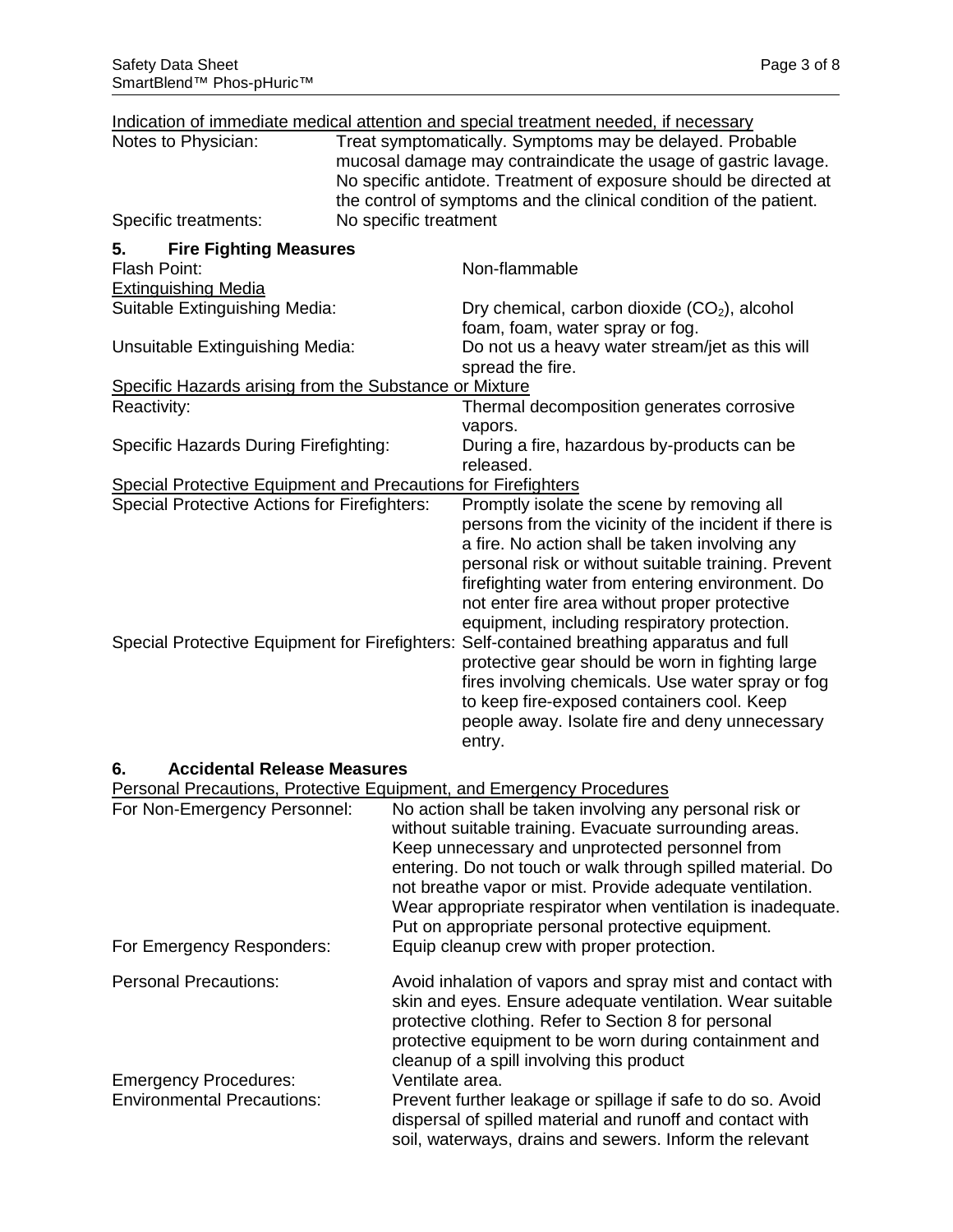authorities if the product has caused environmental pollution (sewers, waterways, soil or air).

### Methods and Material for Containment and Clean Up

| <u>Metrious and Material for Containment and Clean Op</u>    |  |                                                                                            |
|--------------------------------------------------------------|--|--------------------------------------------------------------------------------------------|
| Small Spill:                                                 |  | Stop leak if without risk. Move containers from spill area.                                |
|                                                              |  | Dilute with water and mop up if water-soluble. Wipe up with                                |
|                                                              |  | absorbent material (e.g. cloth, fleece). Clean surface                                     |
|                                                              |  | thoroughly to remove residual contamination. Alternatively,                                |
|                                                              |  | or if water-insoluble, absorb with an inert dry material and                               |
|                                                              |  | place in an appropriate waste disposal container. Dispose                                  |
|                                                              |  |                                                                                            |
|                                                              |  | of via a licensed waste disposal contractor. Never return                                  |
|                                                              |  | spills to original containers for re-use.                                                  |
| Large Spill:                                                 |  | Stop leak if without risk. Move containers from spill area.                                |
|                                                              |  | Approach release from upwind. Prevent entry into sewers,                                   |
|                                                              |  | water courses, basements or confined areas. Wash                                           |
|                                                              |  | spillages into an effluent treatment plant or proceed as                                   |
|                                                              |  | follows. Contain and collect spillage with non-combustible,                                |
|                                                              |  | absorbent material e.g. sand, earth, vermiculite or                                        |
|                                                              |  | diatomaceous earth and place in container for disposal                                     |
|                                                              |  | according to local regulations (see section 13). Dispose of                                |
|                                                              |  | via a licensed waste disposal contractor. Contaminated                                     |
|                                                              |  |                                                                                            |
|                                                              |  | absorbent material may pose the same hazard as the                                         |
|                                                              |  | spilled product.                                                                           |
| 7.<br><b>Handling and Storage</b>                            |  |                                                                                            |
| <b>Precautions for Safe Handling</b>                         |  |                                                                                            |
| Additional Hazards when Processed:                           |  | May be corrosive to metals.                                                                |
| Advice on Safe Handling:                                     |  | Put on appropriate personal protective equipment                                           |
|                                                              |  | (see Section 8). Avoid inhalation of mists,                                                |
|                                                              |  | vapors/spray and contact with eyes, skin and                                               |
|                                                              |  |                                                                                            |
|                                                              |  | clothing. Do not breathe vapor or mist. If during                                          |
|                                                              |  | normal use the material presents a respiratory                                             |
|                                                              |  | hazard, use only with adequate ventilation or wear                                         |
|                                                              |  | appropriate respirator. Avoid prolonged exposure.                                          |
|                                                              |  | Handle and open container with care. Use care in                                           |
|                                                              |  | handling/storage. Keep in the original container or                                        |
|                                                              |  | an approved alternative made from a compatible                                             |
|                                                              |  | material, kept tightly closed when not in use. Empty                                       |
|                                                              |  | containers retain product residue and can be                                               |
|                                                              |  | hazardous. Do not reuse container.                                                         |
| Advice on General Occupational Hygiene:                      |  | Do not eat, drink or smoke when using this product.                                        |
|                                                              |  | Wash thoroughly after handling.                                                            |
|                                                              |  |                                                                                            |
| Conditions for Safe Storage, Including any Incompatibilities |  |                                                                                            |
|                                                              |  | Requirement s for Storage Areas and Containers: Store in accordance with local, applicable |
|                                                              |  | regulations. Store in original container protected                                         |
|                                                              |  | from direct sunlight in a dry, cool and well-                                              |
|                                                              |  | ventilated area, away from incompatible materials                                          |
|                                                              |  | (see section 10) and food and drink. Product may                                           |
|                                                              |  | become thicker at cold temperatures but                                                    |
|                                                              |  | effectiveness will not be affected. Warm product                                           |
|                                                              |  | before use. Store locked up. Keep container tightly                                        |
|                                                              |  | closed and sealed until ready for use. Containers                                          |
|                                                              |  | that have been opened must be carefully resealed                                           |
|                                                              |  | and kept upright to prevent leakage. Do not store in                                       |
|                                                              |  | unlabeled containers. Do not reuse empty                                                   |
|                                                              |  |                                                                                            |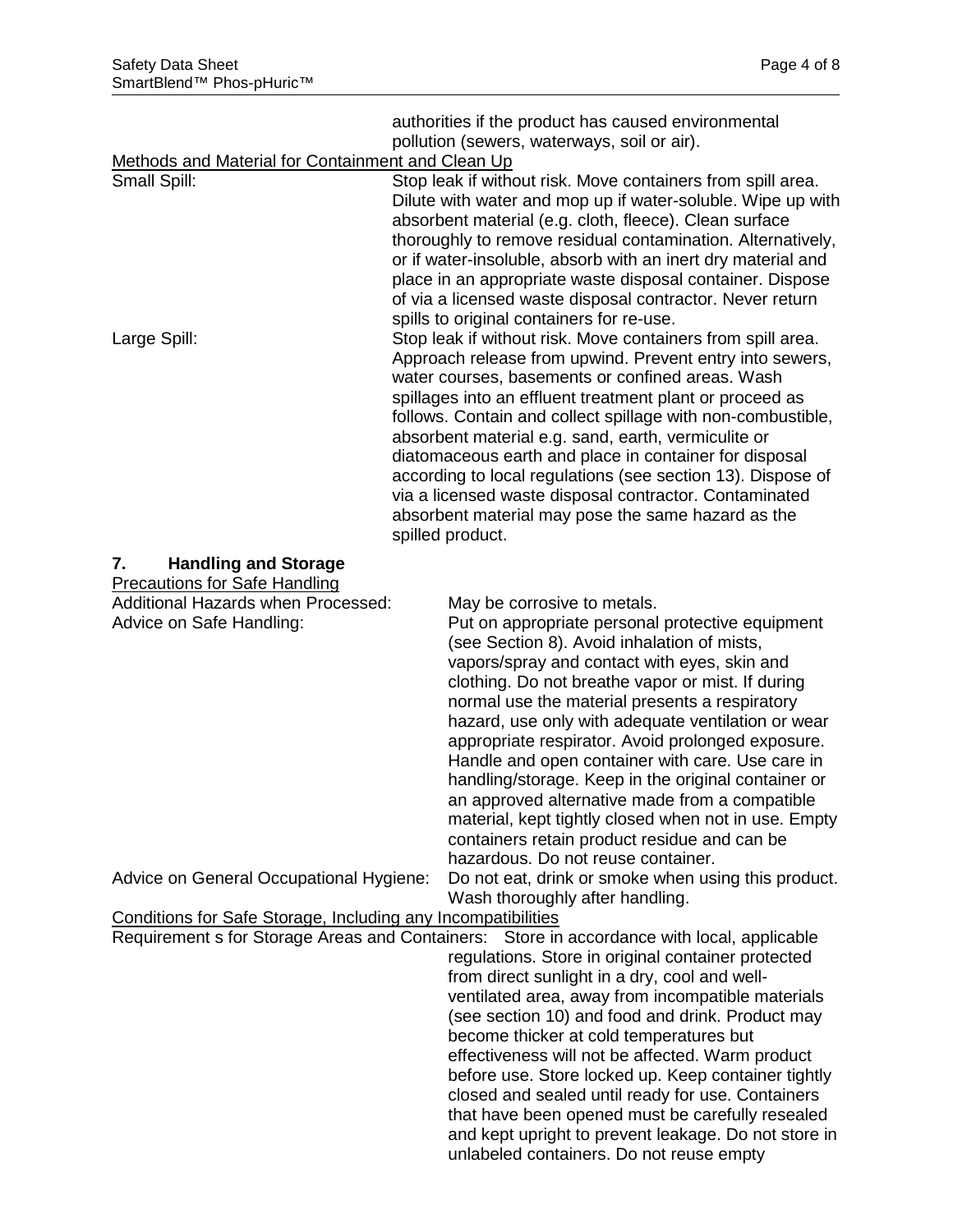|                         | container. Use appropriate containment to avoid |
|-------------------------|-------------------------------------------------|
|                         | environmental contamination.                    |
| Incompatible Products:  | Strong bases. Strong acids.                     |
| Incompatible Materials: | Sources of ignition. Direct sunlight.           |
| Packaging Materials:    | Store in corrosive resistant container with a   |
|                         | resistant inner liner.                          |

#### **8. Exposure Controls and Personal Protection**

Control Parameters

Occupational Exposure Limits: No data available

| <b>Exposure Controls</b>       |                                                                                                                                                                    |
|--------------------------------|--------------------------------------------------------------------------------------------------------------------------------------------------------------------|
| <b>Engineering Measures:</b>   | Provide adequate general and local exhaust ventilation.<br>Provide eyewash station and safety shower.                                                              |
| Personal Protective Equipment: | Avoid all unnecessary exposure.                                                                                                                                    |
| <b>Hand Protection:</b>        | Wear protective gloves.                                                                                                                                            |
| Eye Protection:                | Chemical goggles or face shield.                                                                                                                                   |
| Skin and Body Protection:      | Wear suitable protective clothing. Coveralls worn over<br>long-sleeved shirt and long pants. Chemical-resistant<br>gloves. Chemical-resistant footwear plus socks. |
| <b>Respiratory Protection:</b> | Wear appropriate mask.                                                                                                                                             |
| Other Information:             | Do not eat, drink, or smoke during use.                                                                                                                            |

#### **9. Physical and Chemical Properties**

Physical state: Liquid Appearance: Dark Odor: No discernible odor. Odor threshold: N/Av pH: N/Av Melting point/Freezing point: N/Av) Initial boiling point and boiling range: N/Av % volatile by Weight: N/Av Flash point: N/Ap Evaporation rate: N/Av Flammability: Non-flammable Upper/lower flammability and explosive limits: N/Av Vapor pressure: N/Av Vapor density (air  $= 1$ ): N/Av Density: 13.38 lbs/gal Specific gravity (water  $= 1$ ): 1.604 Solubility(ies): Soluble Partition coefficient (n-octanol/water): N/Av Auto-ignition temperature: N/Ap Decomposition temperature: N/Av Viscosity: N/Av

 $N/Av = Not available$ 

 $N/Ap = Not applicable$ 

Note: These physical data are typical values based on material tested but may vary from sample to sample. Typical values should not be construed as a guaranteed analysis of any specific lot or as specification items.

#### **10. Stability and Reactivity**

| Reactivity: | Thermal decomposition generates corrosive vapors.                                               |
|-------------|-------------------------------------------------------------------------------------------------|
| Stability:  | Stable under normal temperature conditions.                                                     |
|             | Possibility of Hazardous Reactions: May be corrosive to 304 stainless steel. Slightly corrosive |
|             | to 316 stainless steel. Will not polymerize.                                                    |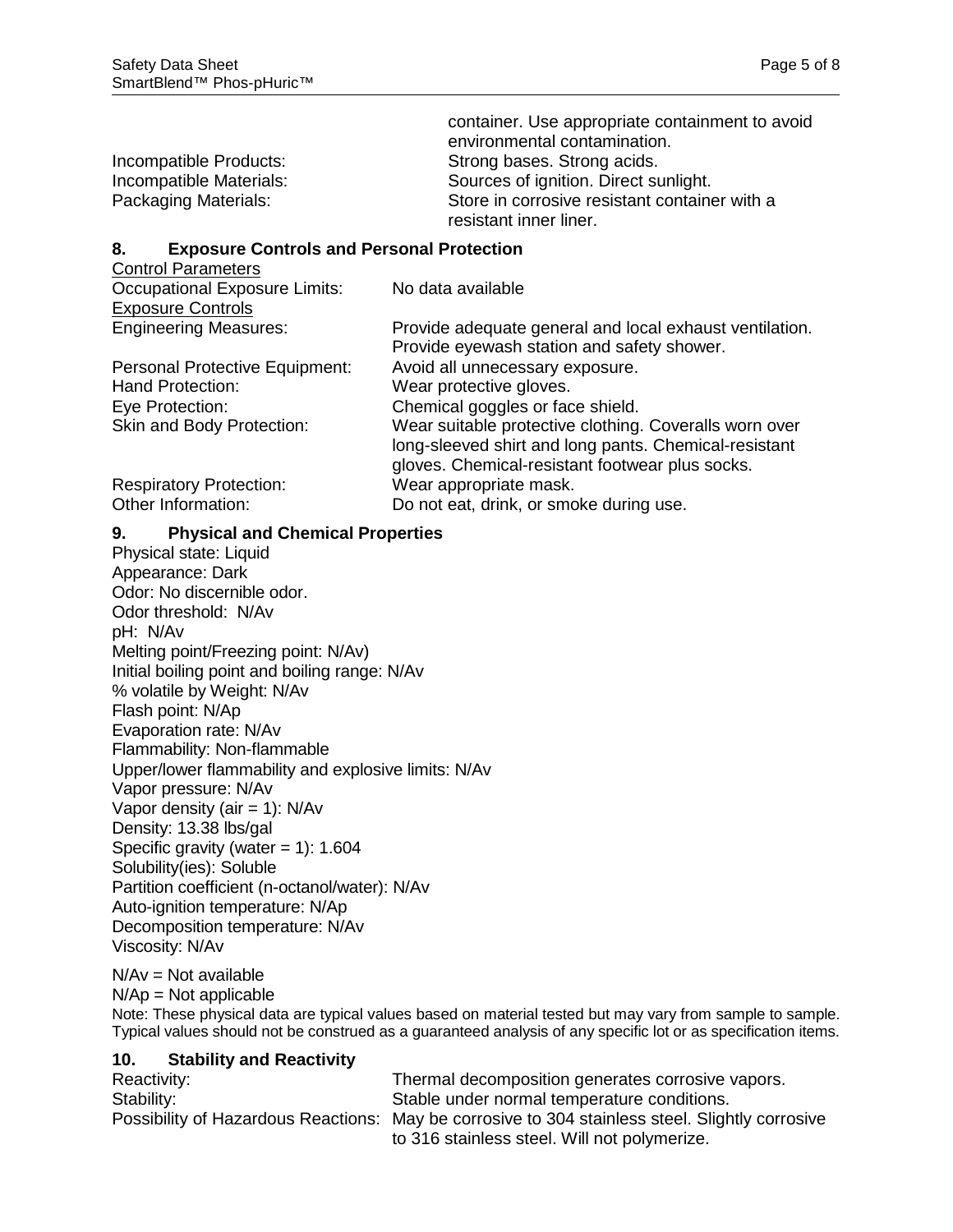| <b>Conditions to Avoid:</b>                                      | Direct sunlight. Extremely high or low temperatures. Avoid<br>contact with hypochlorites, sulfides, or strong alkaline<br>materials. Metals other than stainless steel. Avoid storage,<br>piping, or handling systems made of copper, zinc, or their<br>alloys (bronze, brass, galvanized metals, etc.).<br>Hypochlorites, sulfides, strong acids, strong bases, or<br>alkaline materials. Incompatible with nylon or nylon beads.<br>Reacts violently with strong alkalies producting heat.<br>Contact with many metals may result in sever corrosion |  |  |
|------------------------------------------------------------------|--------------------------------------------------------------------------------------------------------------------------------------------------------------------------------------------------------------------------------------------------------------------------------------------------------------------------------------------------------------------------------------------------------------------------------------------------------------------------------------------------------------------------------------------------------|--|--|
| Incompatible materials:                                          |                                                                                                                                                                                                                                                                                                                                                                                                                                                                                                                                                        |  |  |
|                                                                  | attack of the metal and liberation of hydrogen gas.<br>Hazardous decomposition products: High temperatures may liberate phosphorous oxides,<br>fume, carbon monoxide, carbon dioxide. Thermal<br>decomposition generates corrosive vapors.                                                                                                                                                                                                                                                                                                             |  |  |
| 11.<br><b>Toxicological Information</b>                          |                                                                                                                                                                                                                                                                                                                                                                                                                                                                                                                                                        |  |  |
| <b>Acute Toxicity</b>                                            |                                                                                                                                                                                                                                                                                                                                                                                                                                                                                                                                                        |  |  |
| Conclusion/Summary:                                              | Harmful if swallowed. Harmful in contact with skin                                                                                                                                                                                                                                                                                                                                                                                                                                                                                                     |  |  |
| <b>Irritation/Corrossion</b>                                     |                                                                                                                                                                                                                                                                                                                                                                                                                                                                                                                                                        |  |  |
| Conclusion/Summary                                               |                                                                                                                                                                                                                                                                                                                                                                                                                                                                                                                                                        |  |  |
| Skin:                                                            | Causes severe skin burns.                                                                                                                                                                                                                                                                                                                                                                                                                                                                                                                              |  |  |
| Eyes:                                                            | Causes serious eye damage.                                                                                                                                                                                                                                                                                                                                                                                                                                                                                                                             |  |  |
| Respiratory:                                                     | No data available.                                                                                                                                                                                                                                                                                                                                                                                                                                                                                                                                     |  |  |
| Sensitization                                                    |                                                                                                                                                                                                                                                                                                                                                                                                                                                                                                                                                        |  |  |
| Conclusion/Summary                                               |                                                                                                                                                                                                                                                                                                                                                                                                                                                                                                                                                        |  |  |
| Skin:                                                            | No data available                                                                                                                                                                                                                                                                                                                                                                                                                                                                                                                                      |  |  |
| Respiratory:                                                     | No data available                                                                                                                                                                                                                                                                                                                                                                                                                                                                                                                                      |  |  |
| <b>Mutagenicity</b>                                              |                                                                                                                                                                                                                                                                                                                                                                                                                                                                                                                                                        |  |  |
| Conclusion/Summary:                                              | No data available                                                                                                                                                                                                                                                                                                                                                                                                                                                                                                                                      |  |  |
| <b>Carcinogenicity Classification</b>                            |                                                                                                                                                                                                                                                                                                                                                                                                                                                                                                                                                        |  |  |
| Conclusion/Summary:                                              | No data available                                                                                                                                                                                                                                                                                                                                                                                                                                                                                                                                      |  |  |
| <b>Reproductive Toxicity</b>                                     |                                                                                                                                                                                                                                                                                                                                                                                                                                                                                                                                                        |  |  |
| Conclusion/Summary:                                              | No data available.                                                                                                                                                                                                                                                                                                                                                                                                                                                                                                                                     |  |  |
| Teratogenicity                                                   |                                                                                                                                                                                                                                                                                                                                                                                                                                                                                                                                                        |  |  |
| Conclusion/Summary:                                              | No data available.                                                                                                                                                                                                                                                                                                                                                                                                                                                                                                                                     |  |  |
| <b>Specific Target Organ Toxicity</b>                            |                                                                                                                                                                                                                                                                                                                                                                                                                                                                                                                                                        |  |  |
| Single Exposure:                                                 | No data available.                                                                                                                                                                                                                                                                                                                                                                                                                                                                                                                                     |  |  |
| <b>Repeated Exposure:</b>                                        | No data available.                                                                                                                                                                                                                                                                                                                                                                                                                                                                                                                                     |  |  |
| <b>Aspiration Hazard:</b>                                        | No data available.                                                                                                                                                                                                                                                                                                                                                                                                                                                                                                                                     |  |  |
| Information on the likely routes of exposure: No data available. |                                                                                                                                                                                                                                                                                                                                                                                                                                                                                                                                                        |  |  |
| <b>Ecological Information</b><br>12.                             |                                                                                                                                                                                                                                                                                                                                                                                                                                                                                                                                                        |  |  |

Ecotoxicity: Ecotoxicity: Ecotoxicity: A toxic hazard to fish. Avoid spills or release to watercourses. The product is not classified as environmentally hazardous. However, this does not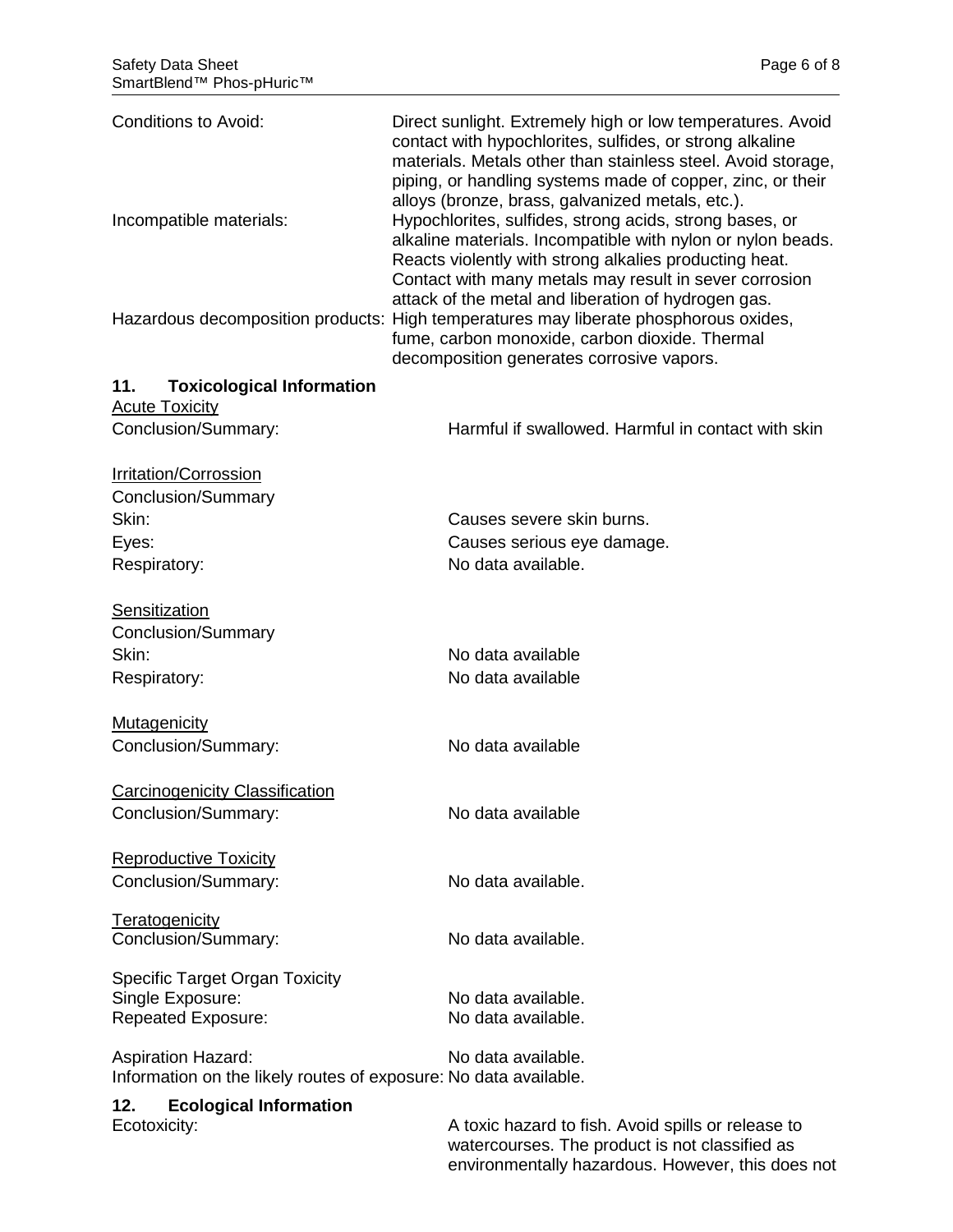exclude the possibility that large or frequent spills can have a harmful or damaging effect on the environment. This product is not intended for use in aquatic settings.

| Product/Ingredient Name           | Result |                                                                                                                                                                                                                                         | <b>Species</b> |
|-----------------------------------|--------|-----------------------------------------------------------------------------------------------------------------------------------------------------------------------------------------------------------------------------------------|----------------|
| No data available                 |        |                                                                                                                                                                                                                                         |                |
| Conclusion/Summary:               |        | Drift or runoff may adversely affect non-target<br>plants. Do not apply directly to water. Do not<br>contaminate water when disposing of equipment<br>wash water. Do not apply when weather conditions<br>favor drift from target area. |                |
| Persistence/Degradability:        |        | No data available                                                                                                                                                                                                                       |                |
| <b>Bioaccumulative Potential:</b> |        | No data available                                                                                                                                                                                                                       |                |
| Mobility in Soil:                 |        | No data available                                                                                                                                                                                                                       |                |
| <b>Other Adverse Effects:</b>     |        | No data available                                                                                                                                                                                                                       |                |

#### **13. Disposal Consideration**

Do not contaminate water, food or feed by storage or disposal.

Methods of Disposal: The generation of waste should be avoided or minimized wherever possible. Disposal of this product, solutions and any by-products should at all times comply with the requirements of environmental protection and waste disposal legislation and any regional local authority requirements. Dispose of surplus and non-recyclable products via a licensed waste disposal contractor. Waste should not be disposed of untreated to the sewer unless fully compliant with the requirements of all authorities with jurisdiction. Waste packaging should be recycled. Incineration or landfill should only be considered when recycling is not feasible. This material and its container must be disposed of in a safe way. Care should be taken when handling emptied containers that have not been cleaned or rinsed out. Empty containers or liners may retain some product residues. Avoid dispersal of spilled material and runoff and contact with soil, waterways, drains and sewers.

## **14. Transportation Information**

D.O.T. Shipping Description: RQ, UN1805, Phosphoric acid solution, 8, III Other Shipping Information: Fertilizing Compounds (Manufactured), Liquid. NMFC Item 68140 Sub 6, LTL Class 70

#### **15. Regulatory Information**

Phosphoric acid (7664-38-2) Not subject to reporting requirements of the US SARA Section 313 RQ (Reportable Quantity, section 304 of EPA's List of Lists) 5000 lb SARA 311/312 Classification: Immediate (acute) health hazard

California Proposition 65: This product contains a chemical (or chemicals) known to the State of California to cause cancer and birth defects or other reproductive harm.

#### **16. Other Information**

*Fertilizer Company of Arizona, Inc. cannot anticipate all conditions under which this information and its product, or the products of other manufacturers in combination with its product, may be used. It is the user's responsibility to ensure safe conditions for handling, storage and disposal of the product, and to assume liability for loss, injury, damage or expense due to improper use. While the information contained herein are presented in good faith and believed to be accurate, it is provided for your guidance only. Because many factors may affect processing or application, we recommend that you make tests to determine the suitability of a product for your particular purpose prior to use. No warranties of any kind, either expressed or implied, including warranties of merchantability or*